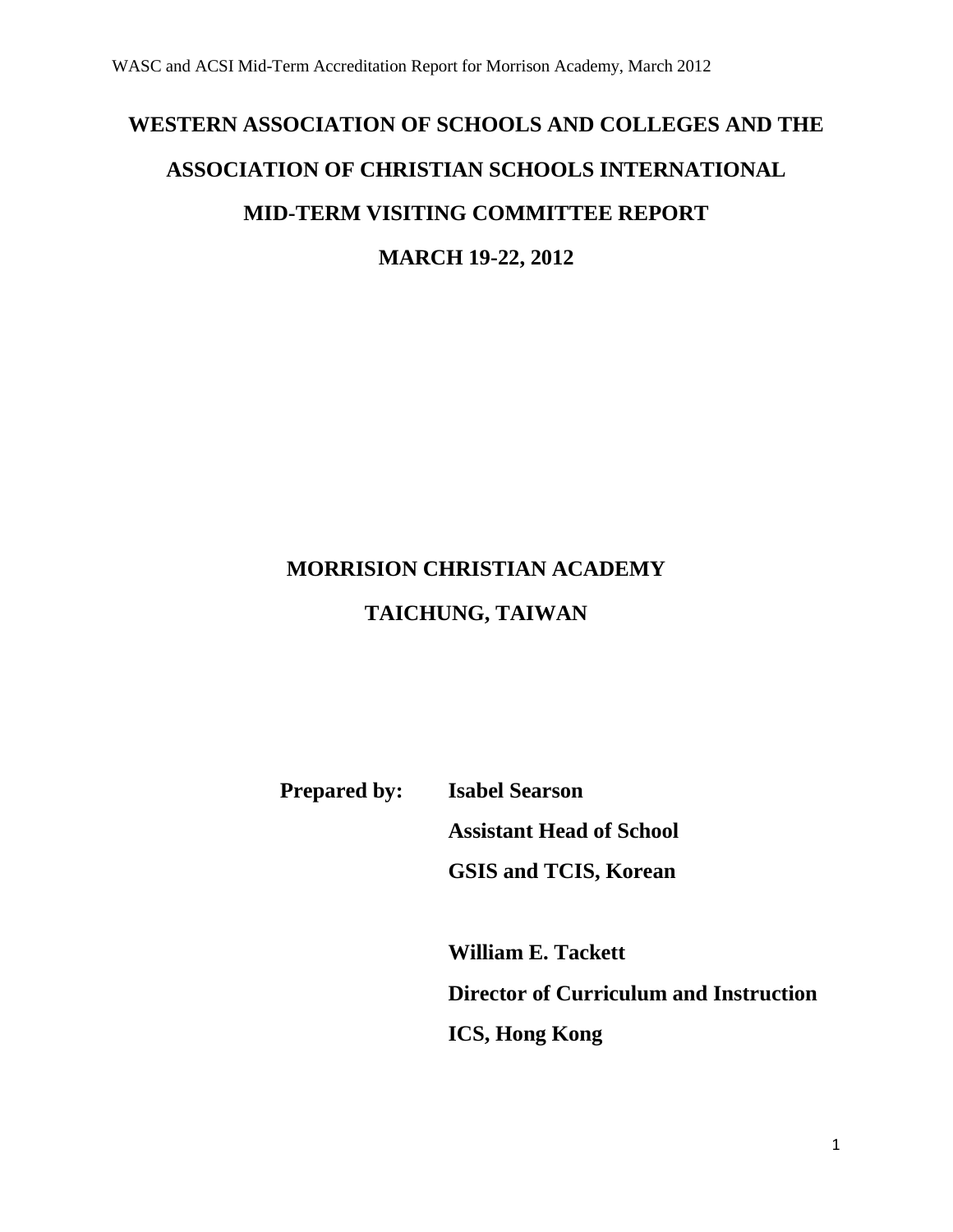# **Morrison Academy Mid-Term Accreditation Review**

# **March 19-22, 2012**

## **I. Description of Morrison Academy**

Morrison Academy was founded in 1952 as a private non-profit Christian coeducational day and boarding school to provide educational opportunities for the children of missionaries in Taiwan. In addition, the school also enrolls students from business, professional, and government families. Morrison Academy operates under the direction of the Morrison Christian Association, Inc., which is owned and operated by the following sponsoring missions: The Evangelical Alliance Mission (TEAM), One Mission Society (OMS), Conservative Baptist International (CBI), and the International Mission Board of the Southern Baptist Convention (IMB).

Currently, the school consists of three campuses, one in Taipei for children in Kindergarten through grade nine, one in Koashiung for children in Kindergarten through grade nine, and a campus located in Taichung for children from Kindergarten through grade twelve.

Morrison offers an American style curricular program. By virtue of its mission, the student body reflects a high percentage of western students, but is also comprised of a strong Asian component. The school offers five Advanced Placement classes with impressive results. The curriculum is systematically reviewed by administration and faculty for relevancy and effectiveness in relationship to student achievement, the mission of the school, and the needs of the program.

Morrison is jointly accredited by the Western Association of Schools and Colleges and the Association of Christian Schools International, having received its most recent accreditation in March 2009 for a term of six years. The Morrison Taichung high school campus has been accredited by WASC since 1977. All three campuses have been jointly accredited since 1998. Morrison is also a member of the East Asia Regional Council of Schools.

As of September, 2011, Morrison has 825 students across the three campuses. The school employs 7 administrators and 89 full-time and 19 part time faculty.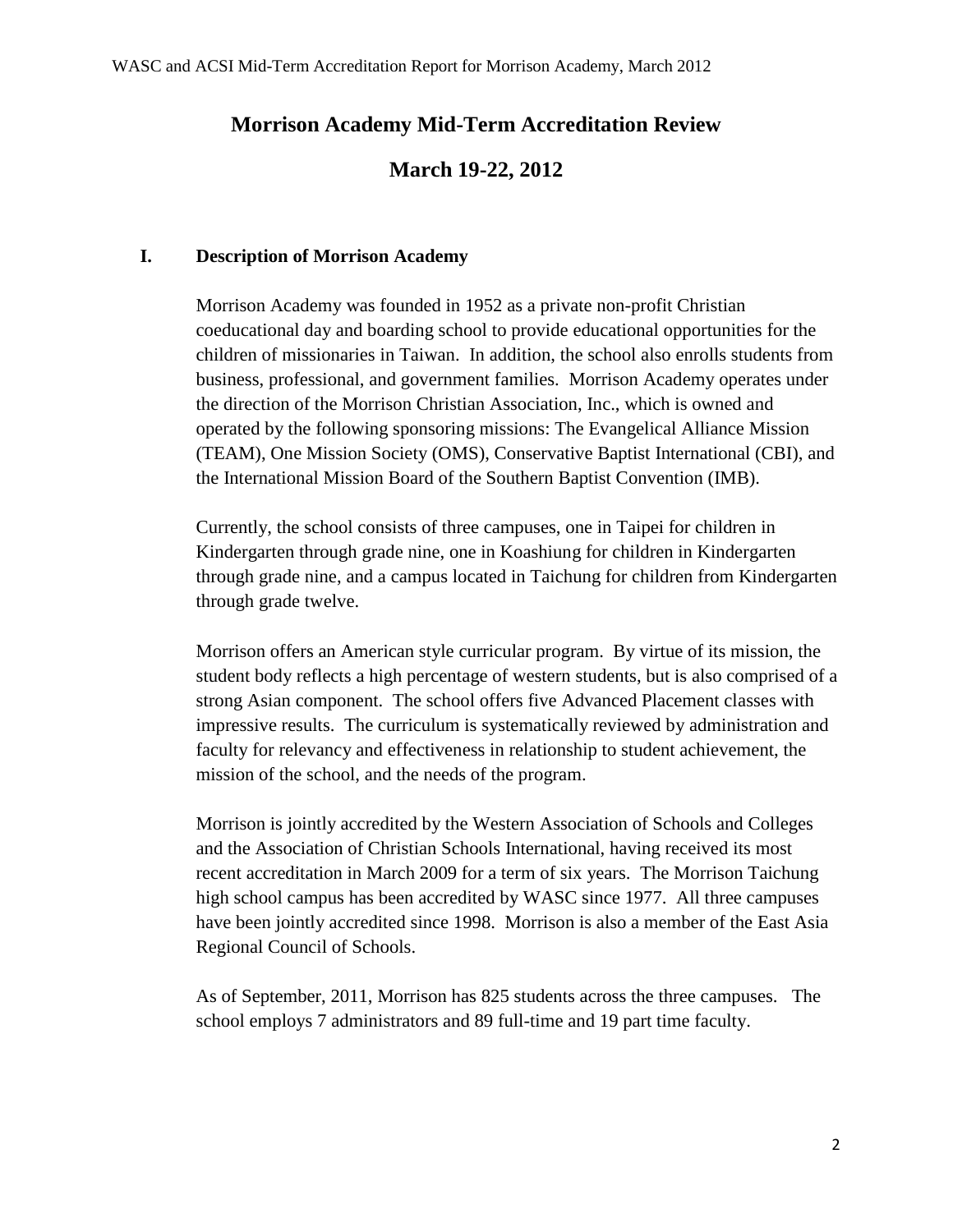## **II. Significant Changes**

Significant changes that have affected the school since the last visit include:

 No significant or major changes have occurred since the last accreditation visit.

## **III. Accomplishment of Schoolwide Major Recommendations**

During the March 2009 WASC and ACSI accreditation visit, the review team provided Morrison Academy with five major recommendations. A mid-term review was conducted from March 19-22, 2012. In preparation for the mid-term visit, Morrison formed a review *Follow-up Committee* consisting of administrators, teachers, parents, and students. Various groups were created to review specific recommendations. Each group analyzed the data, summaries, strategies, and evidence of the goal to which they were assigned. Then, they evaluated the extent to which Morrison has addressed the 2009 WASC and ACSI visiting team recommendations. Following is a summary of the major recommendations along with the findings of the mid-term WASC and ACSI accreditation review team.

The 2009 WASC and ACSI accreditation review committee recommended:

1. That the Administration and faculty complete the development of a strong standards-based instructional delivery system that collaboratively involves the Administration and faculty and is characterized by:

a. The development of a unit-based, coherent, instructional program that regularly requires from faculty documents that include: scope and sequence of learning, learning outcomes, common assessment, and assessment data analysis that informs instruction.

Review Team Findings:

The school developed a written procedure establishing Morrison as a unit-based school in 09-10. *Procedure 150* defines the components which make up the Morrison unit based instructional program. Annually since the 09-10 school year, teachers create a scope and sequence chart at the beginning of the academic year indicating the units they will cover during the school year. All scope and sequences have been consolidated into a master table for vertical articulation purposes. Units are posted on Moodle and the school plans to have these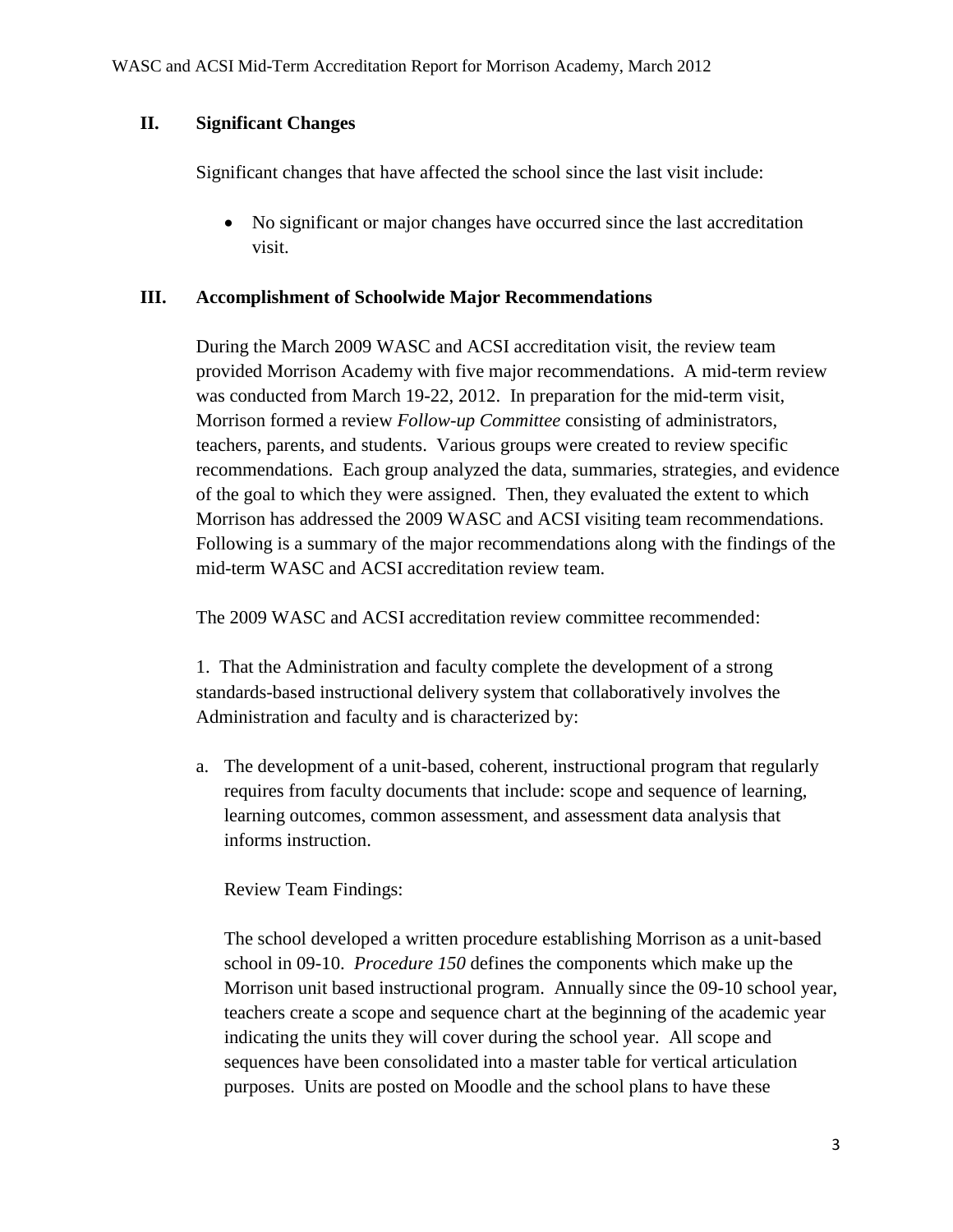migrated to Rubicon Atlas by May 2011 and implemented during the 2012-13 school year. During curricular reviews, designated individuals are revising units and writing common unit assessments. Thus far, the school has completed units for ES and MS math, ES and MS language arts, most high school courses, and the visual and performing arts program.

Standards and benchmarks have been developed for each subject area constituting expected learning outcomes. Morrison has developed procedure 120 identifying expected assessment practices. These include both formative and summative assessment activities. Teachers share assessments during job-alike times as well as during fall and spring all-campus professional learning days.

Morrison has established a critical foundation for continued emphasis on developing common unit-based assessments and data analysis through the use of collaborative teaming practices, professional learning coaches, and the establishment of schoolwide expectations for these professional practices.

Continued work in this critical area is needed to ensure teachers intentionally develop quality units with common end-of-unit assessments across all curricular areas in order to provide a guaranteed curriculum that enhances student learning.

b. The emphasis upon K-12 subject review that includes vertical articulation.

Review Team Findings:

The school revised *Procedure 110, Curriculum Development Process*, so that vertical articulation is reflected as a major component of the review process. The annual scope and sequence documents are used prior to subject reviews in order to identify gaps in the curriculum. Two professional learning days in the 10-11 school year were used for vertical articulation meetings in the areas of writing skills and research benchmarks. Teacher discussions regarding vertical articulation also focused on student behavioral and homework expectations.

Follow up to this recommendation should continue in order to ensure vertical articulation is consistently addressed during all curriculum reviews.

c. The consistent application of high yield instructional strategies that are reflective of sound educational practice, with Morrison Christian Academy providing ongoing training and accountability to ensure the delivery of a strong instructional program to the students.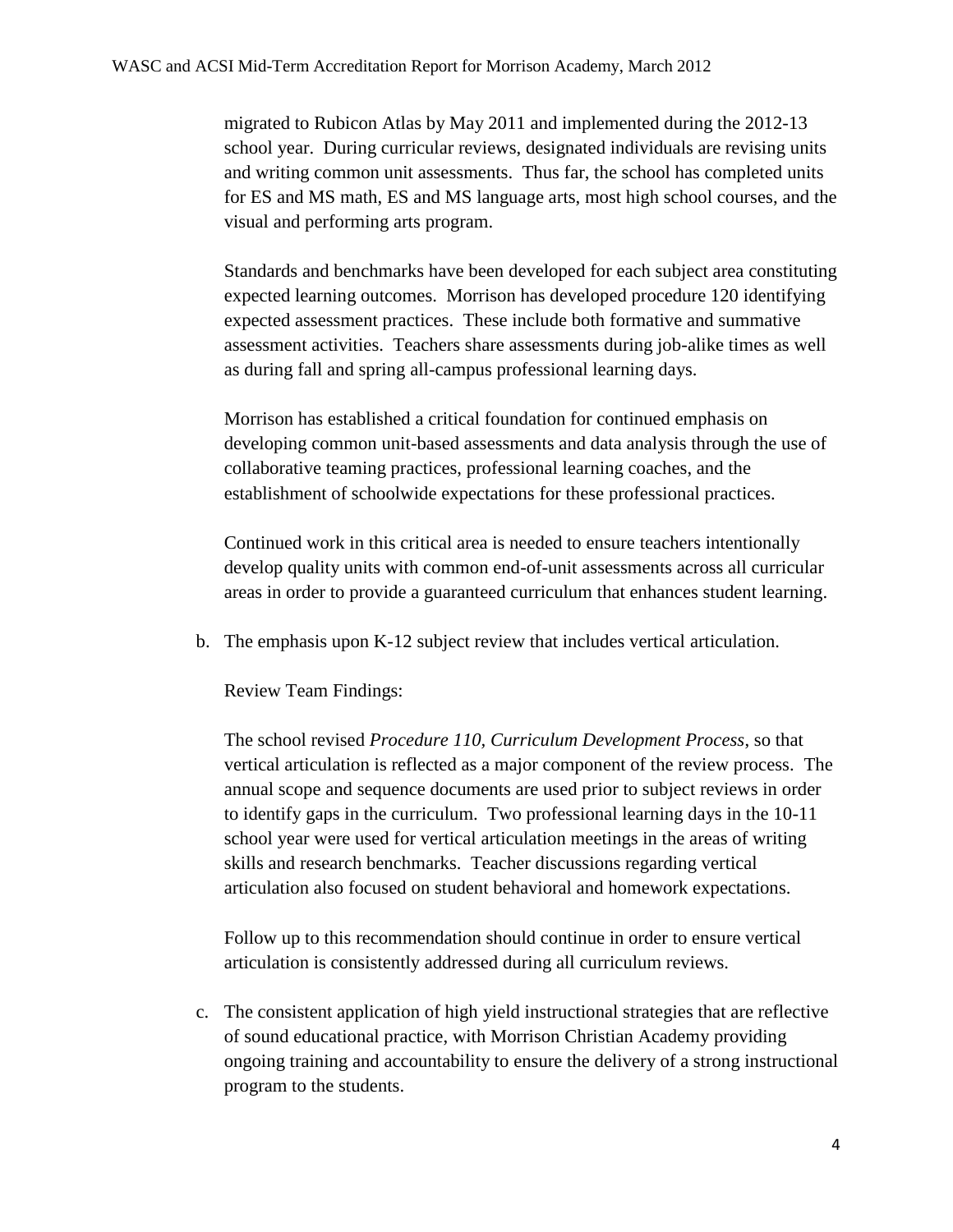## Review Team Findings:

*Procedure 170, Professional Practice Review* was revised in the 09-10 school year to include the use of instructional strategies that reflect appropriate pedagogy. Also, faculty developed peer reviewed lessons which incorporated Marzano's instructional strategies. Teachers observed each other and provided reflection and feedback during professional learning times. The revised Teacher Professional Practice Rubric is used to provide a framework for establishing professional goals and collaborative conversations. Principals complete frequent walk-throughs noting teacher use of these instructional strategies. Professional learning coaches and/or department heads at each school level have discussions with teachers related to use of effective instructional strategies. Expected high yield instructional strategies have also been integrated into teacher evaluation documents.

Morrison is encouraged to continue intentional and professionally focused collaborative activities, which promote and facilitate use of appropriate effective instructional strategies that maximize student learning.

d. The establishment of a comprehensive, school-wide assessment program that assesses student learning and aligns with the learning outcomes.

Review Team Findings:

During the 09-10 school year, school administrators participated in an assessment workshop to build capacity and common understandings related to assessment practices in order to develop a Morrison philosophy of assessment. Two procedures were written to address assessment practices, *Procedure 120 Assessment* and *Procedure 125 Data Storage and Analysis*. Common assessments were designed for all middle school math units, which were aligned with the benchmarks and written curriculum. Unit assessments have also been written for ES and MS physical education, ES social studies, and ES science.

Morrison also developed a school-wide appraisal program which incorporates various assessment instruments in order to assess the school's mission, purpose, core values, and VFOLs (Vision for our Learners). This information is discussed with teachers during faculty meetings and also with the Parent Advisory Committees at each campus. The school reports that assessments in reading and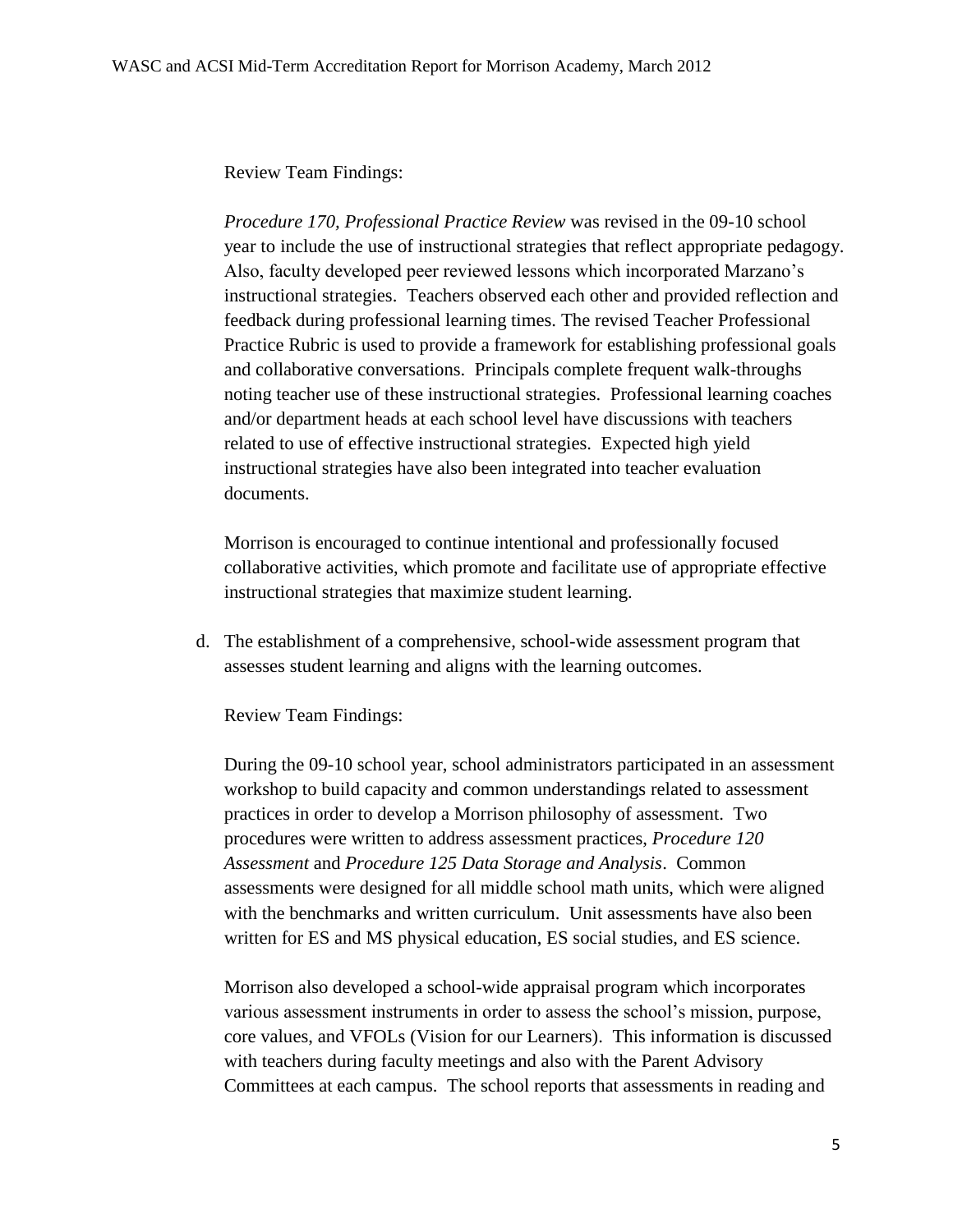math are still in progress and that other areas will be modified and aligned as curricular changes are made.

Morrison is encouraged to continue the above practices and to also consider incorporating on-going analysis of students' assessment results in order to provide teachers with immediate feedback regarding the extent of student learning, which can be used to inform instructional planning.

e. The establishment of collaborative systems that routinely analyze a variety of assessment data to inform instruction and improve student learning.

Review Team Findings:

In order to build capacity and understanding regarding collaboration and data analysis, the Morrison leadership team read *Using Data to Improve Learning for All* and created a data pyramid consisting of the various types of data collected by the school and their use. This pyramid was included in *Procedure 125 Data Storage and Analysis*. Administrators and professional learning coaches participated in the 2010 EARCOS Administrator's Conference, attending workshops related to assessment and teacher evaluation.

During the April, 2011 professional learning day, job-a-like teams analyzed data from a unit assessment, which they had all agreed to administer during the 2010- 11 school year. These teams responded to a specific question protocol designed to guide discussion on how to improve student learning and instruction.

Teachers collaboratively reviewed and analyzed School-Wide-Appraisal (SWA) data in order to further build capacity for analyzing data during future professional learning times. Data included Stanford test, the Morrison writing assessment, various parent and student surveys, and teacher created assessments.

Morrison is encouraged to continue establishing a philosophical and procedural foundation to promote on-going teacher collaboration which focuses on analyzing student assessments that informs teacher planning and instruction and student learning.

2. That the faculty develops and implements a more systemic and sustainable service program to provide students with increased opportunities to serve outside the school walls.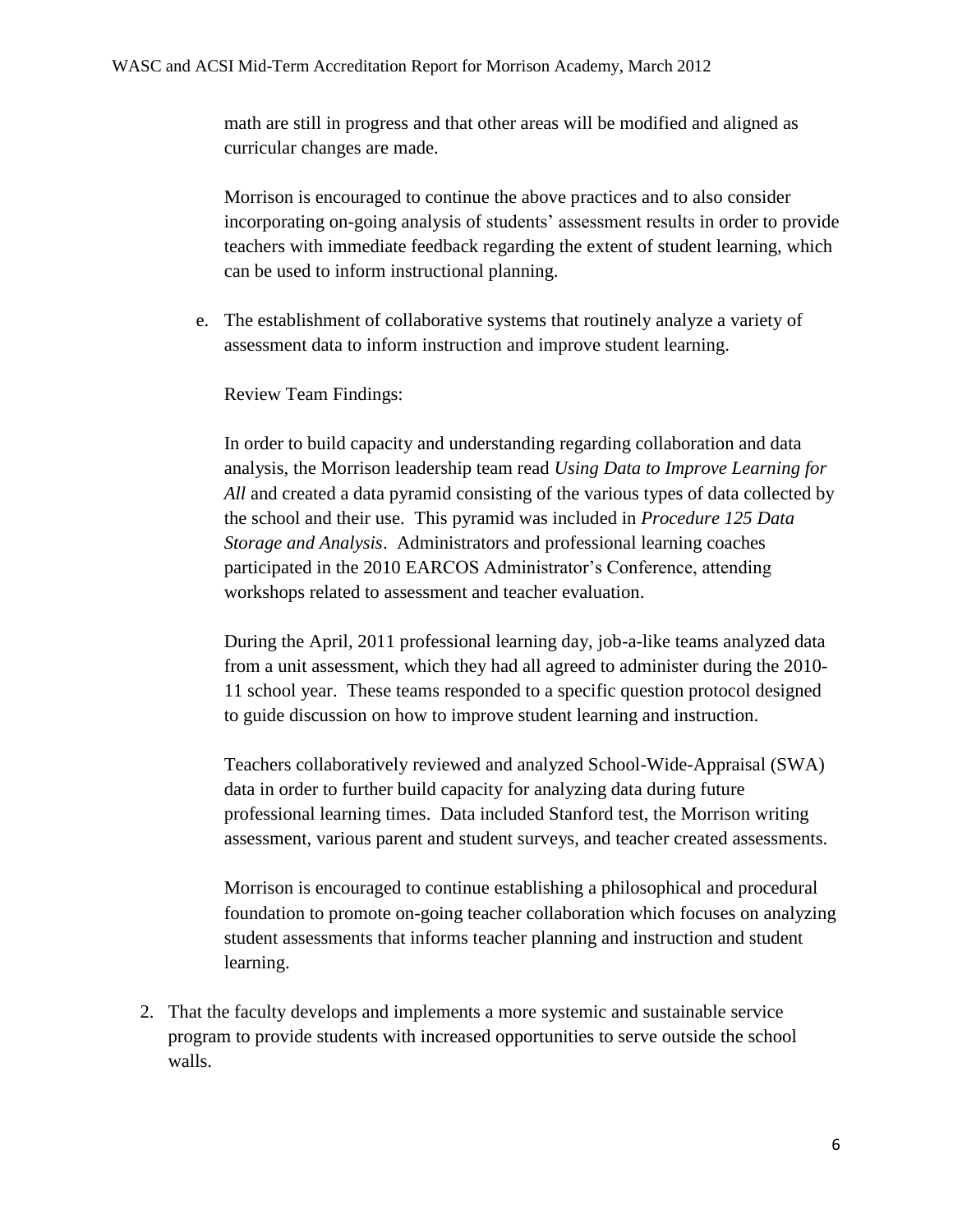#### Review Team Findings:

The Morrison Bible Task Force recommended the addition of service learning standards and benchmarks to the middle school bible curriculum. In order to implement these, middle school wide units and lessons were developed and presented in MS chapel times during the 10-11 school year. These were then embedded into the sixth grade bible curriculum. Currently, the school is following the same procedure in order to create benchmarks for grade seven and then, during the following year, the school plans to develop these for grade eight. Six half-days are allocated during the school year at the MS level to facilitate service learning activities. Training includes six service learning lessons and structured reflection time after each service project.

The school employed service learning liaisons to develop partnerships with non-profit organizations in Taipei, Taichung, and Koahsiung. Morrison's primary goal in providing service learning opportunities is to guide students in developing a life-style of service.

Service learning is also embedded in the bible curriculum at the high school level on the Taichung campus. Each eleventh and twelfth grade bible class is engaged in at least 20 hours of team service projects at local nursing homes, a blind school, and an orphanage. Also, the high school offers Missions and Christian Service Learning classes. The Missions class has organized outreach teams to the Philippines and other parts of Taiwan. The Christian Service Learning Class has addressed various social justice and advocacy issues including such areas as human trafficking and water scarcity. In addition to these, there is a Missions club at the high school level. Students have opportunities to volunteer in an English exchange program at a local middle school, serve in an afternoon bible club at a local community center every Wednesday, and lead a community youth group on Sunday nights in a community center. There are many other service oriented activities in which students participate on a regular basis. These are organized by student teams and supported and endorsed by Morrison Academy.

Each ES sponsors various projects to promote service learning. These include the annual Christmas project and participating in local community outreaches. During the 2010-11 school year, the Director of Development raised over \$23,000 (USD) from school donors, which was contributed to four charities supported by the Taichung middle school classes. The school hopes to replicate these kinds of contributions to charities supported by the Taipei and Koahsiung campuses in future years.

In order to continue articulating service learning schoolwide, the school is encouraged to consider further defining expected outcomes and ways in which the school can determine the success of the various service learning programs in order to identify the strengths and needs of these service learning initiatives and make adjustments accordingly.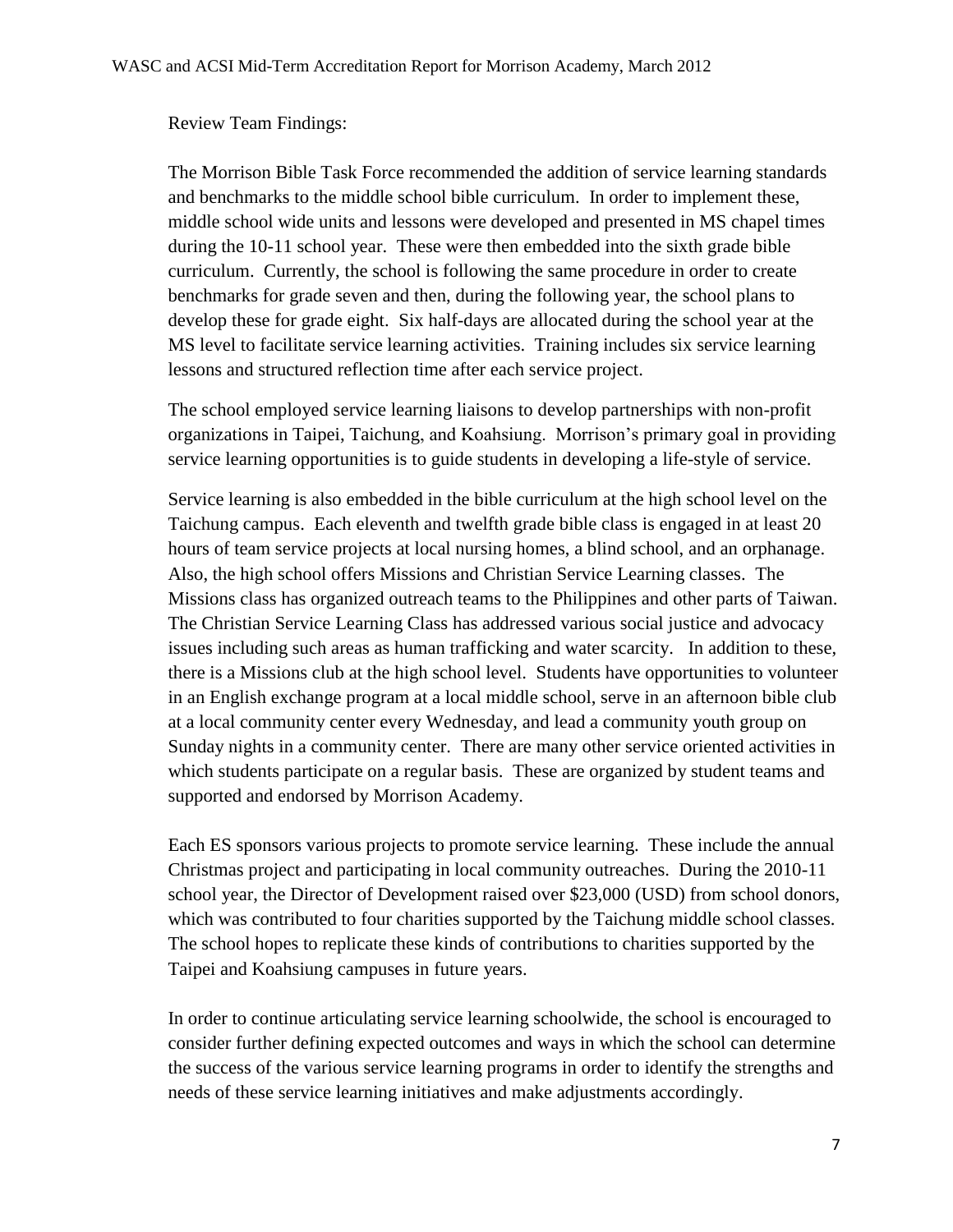The school has articulated a developmentally appropriate sequence to service learning beginning in the middle school. Additional consideration should be given to the gap between MS and grade 11 service opportunities as a part of the curriculum in light of the growing awareness by students of the benefits and value of cultivating a life of service, as well as the increased evidence of their desire to serve, which is established at the MS level. Also, the school is encouraged to consider expanding service learning at the ES level that is developmentally appropriate and relevant to the vision for service learning at Morrison.

3. That the Administration and faculty review the Mandarin curriculum as a part of the subject review process, applying best practices and making improvements that result in a developmentally appropriate, sequential and coherent curriculum where students develop communicative competencies.

Review Team Findings:

In order to address this recommendation, the school modified *Procedure 295* to include daily Chinese instruction at the elementary school level and established Chinese as a core academic subject. A new Chinese program was adopted with a focus on having teachers teach to specific goals using *Understanding by Design* based on the standards and benchmarks of the program. The various campus Mandarin teaching teams are revising standards and benchmarks, creating standardized based assessments and reporting, and developing rubrics for assessment. The program consists of two learning streams to better serve the needs of students. Morrison refers to the stream designed for learners with a non-Chinese background as *Discovery* and for students with a background in Chinese, the stream is called *Heritage*. Both streams can access the Advanced Placement Chinese Exam with the program designed for High School Chinese Level 4 students being prepared for the exam. There has been an increased use of technology in Mandarin classes especially related to learning to type characters.

Morrison is encouraged to continue revising and implementing changes to the Mandarin program to ensure students develop appropriate communicative competencies.

4. That the Administration ensures that school vision and initiatives are clearly articulated to all Morrison community stakeholders in order to facilitate mutual ownership of these by all members and to provide consistency among the schools, while allowing variance of implementation based on the unique needs and characteristics of each campus and/or school level.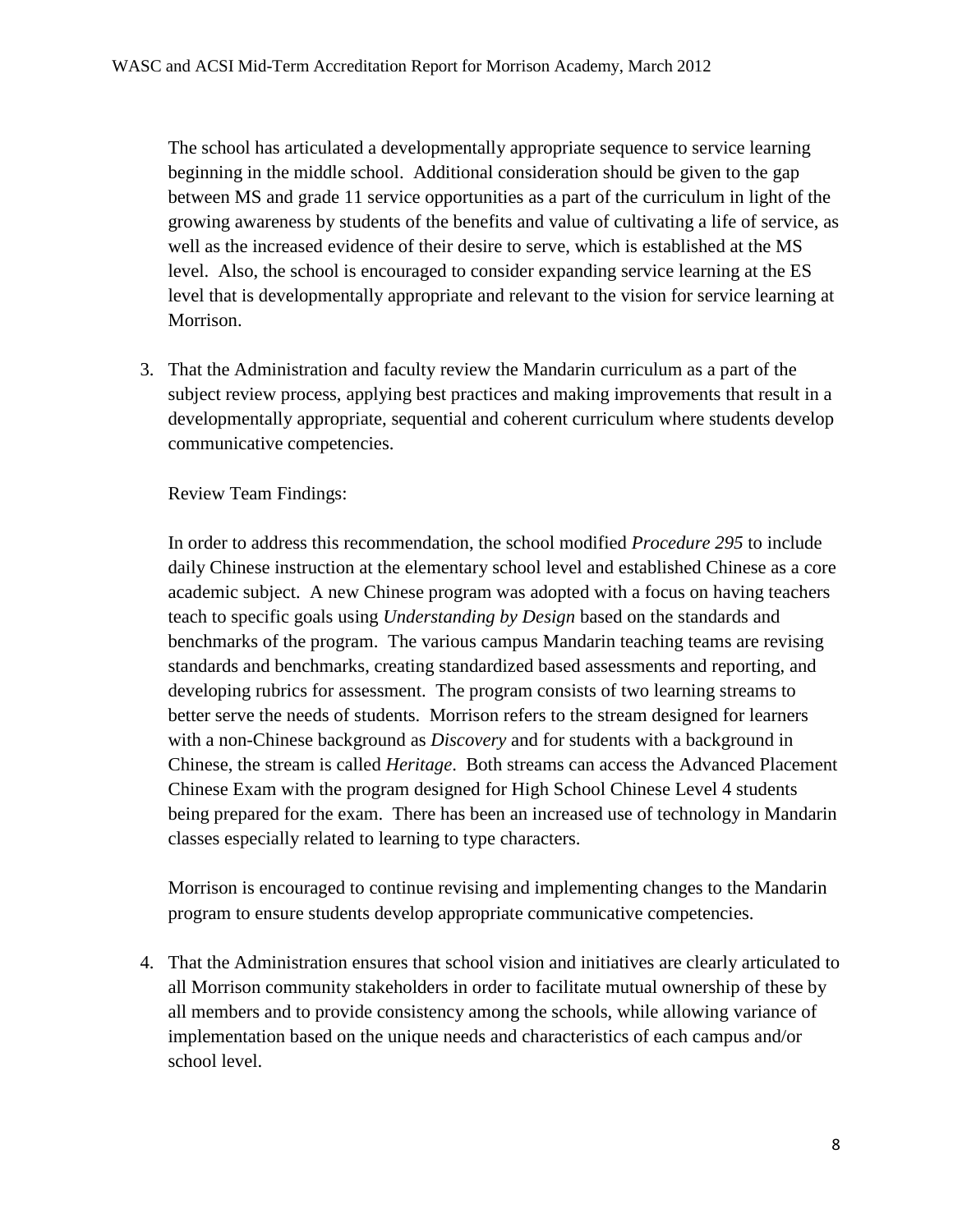Review Team Findings:

In the 10-11 school year, Morrison hired a director of communications. This individual is responsible for periodically developing and disseminating information about Morrison to the school community which includes a focus on the vision of the school and the various initiatives taking place each year.

The school also conducts periodic meetings with campus Parent Advisory Committees (PACs), in which information about school programs are shared with parents. In addition, annual open houses are conducted on each campus at which time the vision, mission, and critical improvement initiatives are shared with parents. Opportunity is also provided for parents, students, and faculty to provide feedback to the Administration regarding initiatives, activities, and programs at the school in order to inform the continued development of school improvement efforts.

The visiting team believes this recommendation has been completed.

5. That the board review the enrollment policy in light of the declining enrollment policy in light of the declining enrollment of missionary children and changing demographics to ensure the school's future viability – while maintaining the school's vision.

Review Team Findings:

The Morrison Board reviewed policy *5205, Admissions Limitations*, by creating a Mission Alignment Task Force to draft a new policy establishing systematic assessment tools to evaluate if Morrison is accomplishing its mission. The administration utilized various marketing strategies, such as Open Houses and referral incentives in order to attract the most qualified students for the primary grades at Morrison. The SAC revised procedure *240, Admissions*, as well as the admission testing instruments used by the school.

In September 2010, the superintended conducted interviews with the Parent Advisory Councils of each school and seven administrators. This process identified three sustainable factors: retaining Christian staff, communicating the school's distinctive characteristics to the broader community, and continuing to develop quality facilities. These factors have been communicated to the board and will be incorporated into the school improvement plan.

The Taichung principals report "long" waiting lists with a "healthy" MK/BK ratio in keeping with the Morrison Board admissions policy. Both the Taipei and Kaohsiung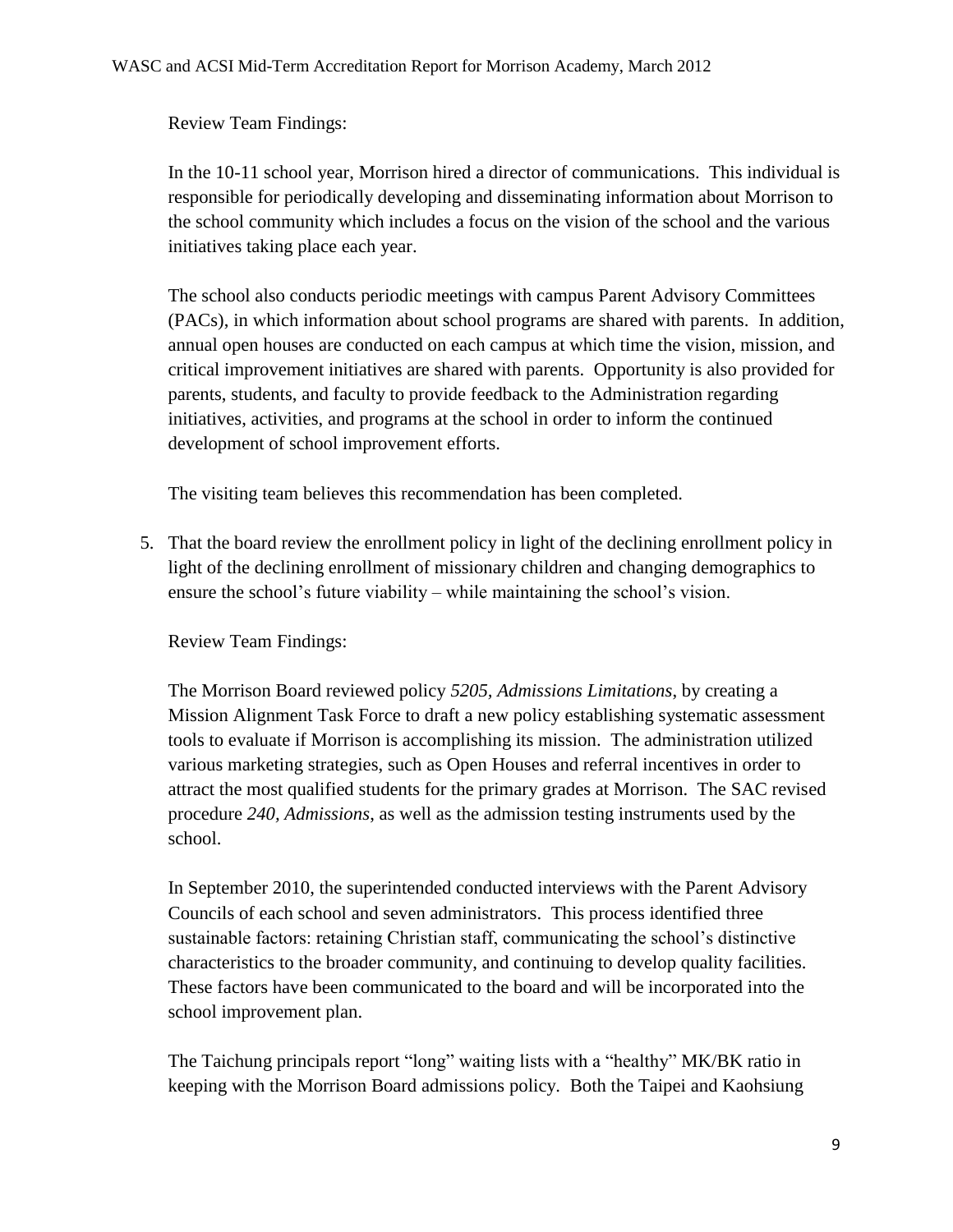campuses have streamlined their admissions process, providing a quicker response to parents regarding acceptance. The Kaohsiung campus provided a community BBQ for all staff and their family and friends, class "teas" at each grade level, three service trips to "Bethany Home", and Christmas and spring concerts. In addition, the Kaohsiung administrators created a Chinese version to their website, adopted an official school logo, and have piloted different admissions tests to address identified gaps in the admission testing materials used with younger children.

The Board has addressed the issue of maintaining enrollment in accordance with the mission and purpose of the school, allowing for lower MK to BK ratios at the Taipei and Koahsiung campuses. As a result of permitting lower ratios on these campuses, the board requires the school superintendent to report on the spiritual ethos of all campuses in order to gauge the spiritual tenor of the school and to ensure steps are taken to maintain the spiritual climate.

As enrollments at the Kindergarten and first grade are lower than previous years, the Board should continue to monitor this decline in relationship to the mission and purpose of the school. Also, the board is considering a focus on providing high school grades at the Taipei and Kaohsiung campuses, partnering with pre-schools and other Kindergartens, and developing ways to market the high academic standards of the school with a wider cross-section of the Taiwan community. These continued efforts may enhance how the Board is addressing this issue. To further address these initiatives, the Board and administration may consider clearly defining and articulating indicators of a healthy Christian school in order to monitor the impact changing enrollment and/or demographics may have on the spiritual environment.

#### **Summary**

Morrison Academy is successfully addressing the major recommendations from the 2009 WASC and ACSI accreditation visit and review. The Mandarin program has been modified, service learning has been implemented at the MS level, strategic communications are consistently happening, and the Board has addressed student enrollment policies. In addition, substantial policies, procedures, and expectations have been implemented to address an on-going focus on developing a standards-based curriculum, assessment of student learning, and using these to inform instruction. The school has also identified two additional school improvement initiatives in the areas of technology integration and special needs. At this point, the school has initially targeted these for further investigation and intends to fully develop school improvement tasks related to them within the next several years. The Morrison Board, administration,